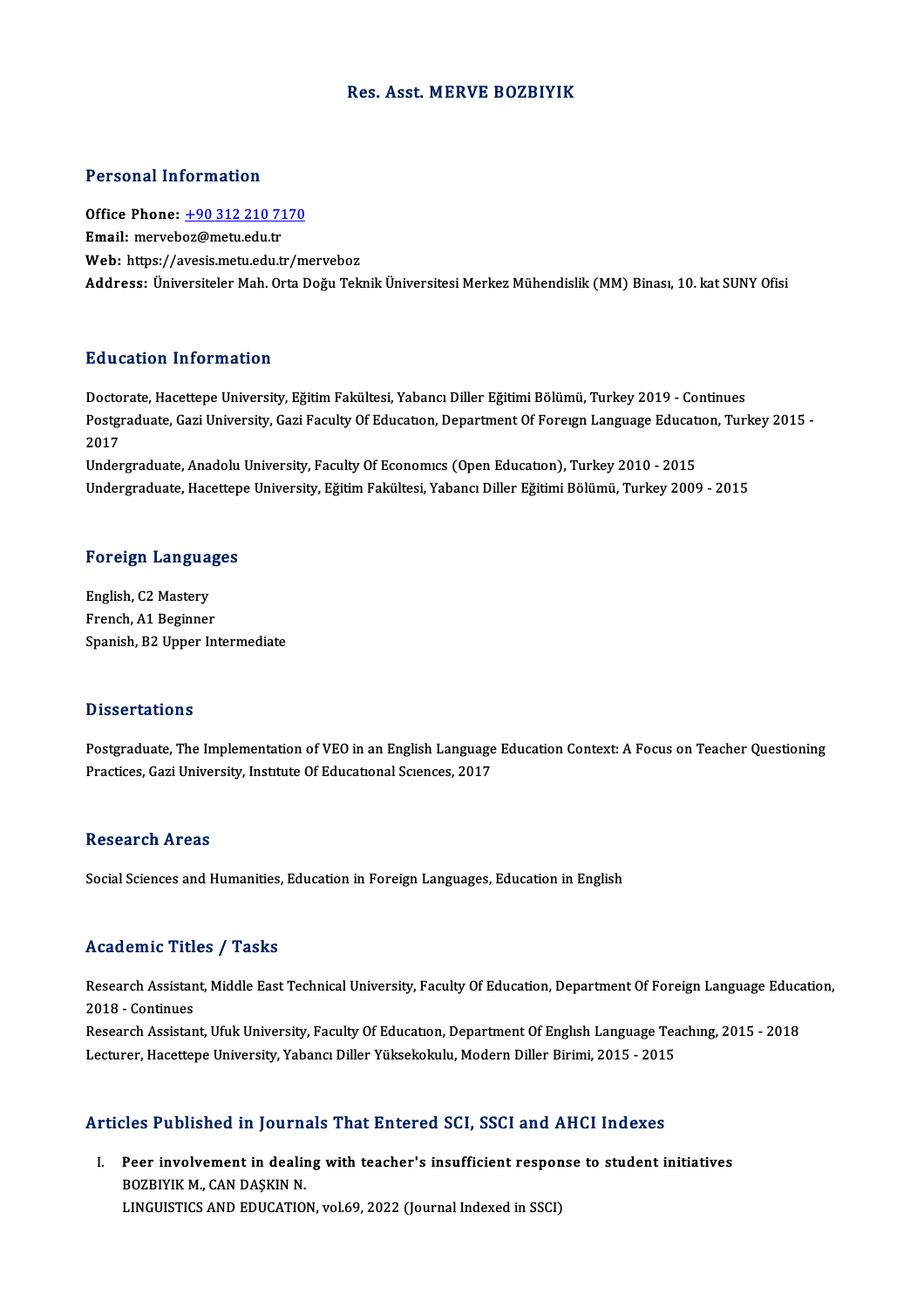II.<br>II. Standart Hasta – Tıp ÖğrencisiEtkileşiminde Ön Bilgi İddiaları ve Etkileşimsel Sorunlar. [Displaying<br>Ruiar Knowledge andEmergent International Troubles in Standardized Patient Medical Student Standart Hasta – Tıp ÖğrencisiEtkileşiminde Ön Bilgi İddiaları ve Etkileşimsel Sorunlar. [Displa]<br>Prior Knowledge andEmergent Interactional Troubles in Standardized Patient-Medical Student **Standart Has<br>Prior Knowle<br>Interaction].**<br>SERT O, ROZB Prior Knowledge andEmergent Interactional Troubles in Standardized Patient-Medical Student<br>Interaction].<br>SERT 0., BOZBIYIK M., ELÇİN M., TURAN S.

Mersin Üniversitesi Dilve Edebiyat Dergisi, vol.12, pp.45-72, 2015 (Journal Indexed in SCI)

### Articles Published in Other Journals

rticles Published in Other Journals<br>I. A Situation and Needs Analysis on Classroom Interactional Competence in German Language<br>Teaching A Situatio<br>Teaching<br>That D C Teaching<br>ÜNAL D. Ç. , BOZBIYIK M., ACAR Y.

Teaching<br>ÜNAL D. Ç. , BOZBIYIK M., ACAR Y.<br>HACETTEPE UNIVERSITESI EGITIM FAKULTESI DERGISI-HACETTEPE UNIVERSITY JOURNAL OF EDUCATION,<br>VR. 34, DR 1, DR 1, 36, 3019 (Journal Indoved in ESC). ÜNAL D. Ç. , BOZBIYIK M., ACAR Y.<br>HACETTEPE UNIVERSITESI EGITIM FAKULTESI DERG<br>vol.34, no.1, pp.1-26, 2019 (Journal Indexed in ESCI)

# vol.34, no.1, pp.1-26, 2019 (Journal Indexed in ESCI)<br>Refereed Congress / Symposium Publications in Proceedings

efereed Congress / Symposium Publications in Proceedings<br>I. The Participatory Role of Cooperating Teachers during Practicum Teaching in Pre- school L2<br>Classrooms Tood Gong.<br>The Particip<br>Classrooms<br>Perburk M. E The Participatory Rol<br>Classrooms<br>Bozbıyık M., Balaman U.<br>ICOB L2 Vesteres Sued Classrooms<br>Bozbıyık M., Balaman U.<br>ICOP-L2, Vasteras, Sweden, 29 - 31 May 2019

Bozbıyık M., Balaman U.<br>ICOP-L2, Vasteras, Sweden, 29 - 31 May 2019<br>II. Technology enhanced language teaching development: A focus on questioning practices.<br>Regbynk M ICOP-L2, Va<br>Technolog<br>Bozbıyık M.<br>Soutbern D. Technology enhanced language teaching development: A focus on questioning p<br>Bozbıyık M.<br>Southern Denmark Teacher Training Program Course Talks, Vejle, Denmark, 25 May 2019<br>A Glasar Look at "doğil mi?" and its variants ("do Bozbıyık M.<br>III. A Closer Look at "değil mi?" and its variants ("de mi?" and "di mi?") as Turkish Tag Questions in II. A Closer Look at "değil mi?" and its variants ("de mi?" and "di mi?") as Turkish Tag Questions in

Southern Denmark Teacher Training Program Course Talks, Vejle, Denmark, 25 May 2019<br>A Closer Look at "değil mi?" and its variants ("de mi?" and "di mi?") as Turkish<br>Spoken Turkish Corpus<br>Bozbıyık M. Spoken Turkish Corpus

Ulusal Dil Bilim Kurultayı, Mersin, Turkey, 9 - 10 May 2019

Bozbiyik M.<br>Ulusal Dil Bilim Kurultayı, Mersin, Turkey, 9 - 10 May 2019<br>IV. A Conversation Analytic Investigation of Agent Practices in Call Center Interaction Işık Güler H., Bozbıyık M., Efeoğlu E.<br>Ulusal Dil Bilim Kurultayı, Mersin, Turkey, 9 - 10 May 2019 A Conversation Analytic Investigation of Agent Pract<br>Işık Güler H., Bozbıyık M., Efeoğlu E.<br>Ulusal Dil Bilim Kurultayı, Mersin, Turkey, 9 - 10 May 2019<br>Widee enhaneed absoruation and language teoshor d Işık Güler H., Bozbıyık M., Efeoğlu E.<br>Ulusal Dil Bilim Kurultayı, Mersin, Turkey, 9 - 10 May 2019<br>V. Video enhanced observation and language teacher development: A focus on teacher questioning<br>nnastices.

## Ulusal Dil I<br>Video enl<br>practices<br><sup>Porbunk M</sub></sup> Video enha<br>practices<br>Bozbıyık M.<br>the internat practices<br>Bozbıyık M.<br>the international conference Exploring Language Education (ELE2018), Stockholm, Sweden, 18 - 20 June 2018<br>A Gase Study en the Implementation of VEO in an English Language Education Centext: A Focus en

- Bozbiyik M.<br>the international conference Exploring Language Education (ELE2018), Stockholm, Sweden, 18 20 June 2018<br>VI. A Case Study on the Implementation of VEO in an English Language Education Context: A Focus on<br>L1 the interna<br>A Case Stu<br>L1 Usage.<br><sup>Rozbuuk M</sub></sup> VI. A Case Study on the Implementation of VEO in an English Language Education Context: A Focus on L1 Usage.<br>Bozbıyık M.
	-

L1 Usage.<br>Bozbıyık M.<br>8th EMCA DoctoralNetwork Meeting: Multimodality, Newcastle-Upon-Tyne, United Kingdom, 7 - 08 September<br>2017 Bozbi<br>8th EN<br>2017<br>Modic

## 2017<br>VII. Medical Interaction

Turan S., Bozbıyık M.

Human Research Center. Conversation Analysis Research Day, Ankara, Turkey, 01 March 2017

### VIII. A Technology Enhanced and Reflective Teacher Education Programme: Implications for Teaching L2 Human Research Center. Conv<br>A Technology Enhanced an<br>Interactional Competence<br>Sert O. Begbyyk M A Technology Enl<br>Interactional Con<br>Sert O., Bozbıyık M.<br>nteractional Compo

Sert O, Bozbiyik M.

nteractional Competences and Practices in a Second Language (ICOPL2), Neuchatel, Switzerland, 18 - 21 January<br>2017 nteractional Competences and Practices in a Second Languay<br>2017<br>IX. Discourse Markers in Task-Based University Lecture<br>Borbuak M

2017<br><mark>Discourse</mark><br>Bozbıyık M.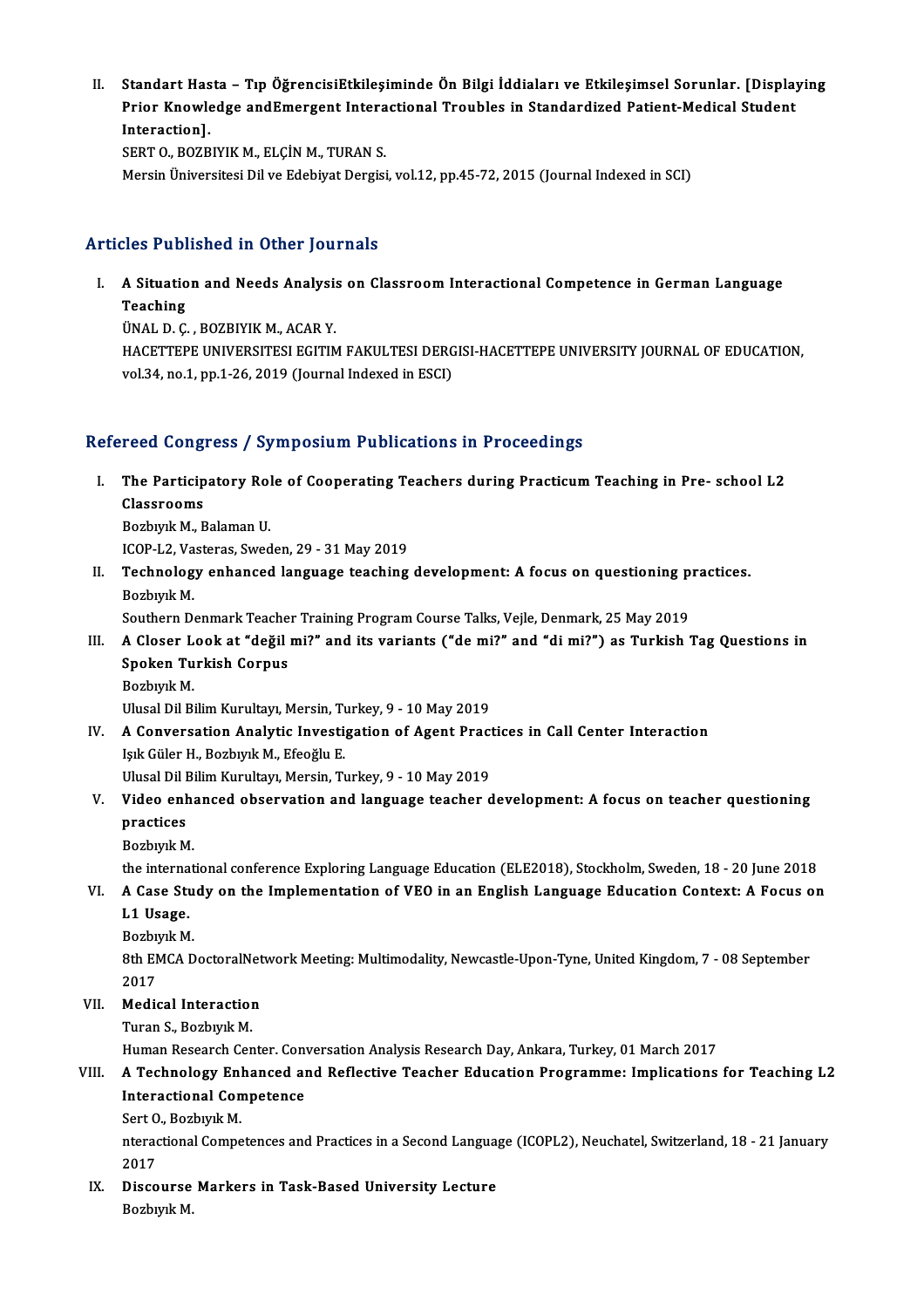GLOBELT 2016 Conference, Antalya, Turkey, 14 - 17 April 2016<br>Convergetion Anglysis Methodology in Simulated Betient

- X. Conversation Analysis Methodology in Simulated Patient-MedicalStudent Interaction<br>Bozbivik M. GLOBELT 2<br>Conversati<br>Bozbıyık M.<br>Medical Edu Conversation Analysis Methodology in Simulated Patient-MedicalStudent Interaction<br>Bozbıyık M.<br>Medical Education Conference, HacettepeUniversity Faculty of Medicine, Ankara, Turkey, 15 September 2015<br>Displaying Prior Knowle
	-
- Bozbıyık M.<br>Medical Education Conference, HacettepeUniversity Faculty of Medicine, Ankara, Turkey, 15 September 2015<br>XI. Displaying Prior Knowledge andEmergent Interactional Troubles in Standardized Patient-Medical<br>Stu Medical Education Con<br>Displaying Prior Kne<br>Student Interaction.<br>Sert O. Berburk M. Fle Displaying Prior Knowledge and<br>Student Interaction.<br>Sert O., Bozbıyık M., Elçin M., Turan S.<br>Secial Interaction and Annlied Linguis Student Interaction.<br>Sert O., Bozbıyık M., Elçin M., Turan S.<br>Social Interaction and Applied Linguistics Conference (SIAL2015), Ankara, Turkey, 7 - 08 September 2015

Sert O., Bozbıyık M., Elçin M., Turan S.<br>Social Interaction and Applied Linguistics Conference (SIAL2015), Ankara, Turkey, 7 - 08 September 2015<br>XII. Securing patient privacy in possible cases of domestic violence in simul Sert O., Bozbıyık M., Elçin M., Turan S. Securing patient privacy in possible cases of domestic violence in simulated patient encount<br>Sert 0., Bozbıyık M., Elçin M., Turan S.<br>Conversation Analysis and Clinical Encounters (CACE2015), Leicester, United Kingdom, 3 -

- Conversation Analysis and Clinical Encounters (CACE2015), Leicester, United Kingdom, 3 05 July 2015<br>XIII. The impact of English language on Turkishadvertisements: attitudes and beliefs of undergraduate students at Hacettepe University.
	- BozbıyıkM.

4th International ELT Students Conference, Adana, Turkey, 12 - 15 March 2013

### **Scientific Refereeing**

Eurasian Journal of Applied Linguistics, National Scientific Refreed Journal, May 2019

### **Tasks In Event Organizations**

Tasks In Event Organizations<br>Bozbıyık M., Sert O., The Second International Conference on Interactional Competences and Practices in a Second<br>Language (ICOR L2), Scientific Congress Vesteres, Sueden, Mayıs 2019 Passis Pir 20 site of gammations<br>Bozbiyik M., Sert O., The Second International Conference on Interaction<br>Language (ICOP-L2), Scientific Congress, Vasteras, Sweden, Mayıs 2019<br>Bozbiyik M. Jaik Cülar H. National EMI (Englis Bozbıyık M., Sert O., The Second International Conference on Interactional Competences and Practices in a Second<br>Language (ICOP-L2), Scientific Congress, Vasteras, Sweden, Mayıs 2019<br>Bozbıyık M., Işık Güler H., National EM

Language (I<br>Bozbiyik M.,<br>Nisan 2019<br>Bogbuuk M Bozbıyık M., Işık Güler H., National EMI (English Medium Instruction) Symposium, Scientific Congress, Ankara, Turkey,<br>Nisan 2019<br>Bozbıyık M., Uysal Gürdal H. H. , SBATEYL2017, the International Conference on Teaching Langu

Nisan 2019<br>Bozbıyık M., Uysal Gürdal H. H. , SBATEYL2017<br>Scientific Congress, İzmir, Turkey, Mayıs 2017<br>Borburl: M. Balaman U. Sert O. HUMAN Social Bozbıyık M., Uysal Gürdal H. H. , SBATEYL2017, the International Conference on Teaching Languages to Young Learner<br>Scientific Congress, İzmir, Turkey, Mayıs 2017<br>Bozbıyık M., Balaman U., Sert O., HUMAN Social Interaction a

Scientific Congress, İzmir, Turkey, May<br>Bozbıyık M., Balaman U., Sert O., HUMA<br>Congress, Ankara, Turkey, Eylül 2015

## Congress, Ankara, Turkey, Eylül 2015<br>Scientific Research / Working Group Memberships

Discourse And Corpus Research Group (Discore), Middle East Technical University, Turkey, https://discore.metu.edu.tr, 2019 -Continues Discourse And Corpus Research Group (Discore), Middle East Technical University, Turkey, https://dis<br>2019 - Continues<br>Hacettepe University Micro Analysis Network (Human) Research Center, Hacettepe University, Turkey,<br>http:

2019 - Continues<br>Hacettepe University Micro Analysis Network (Human) |<br>http://www.human.hacettepe.edu.tr/, 2015 - Continues http://www.human.hacettepe.edu.tr/, 2015 - Continues<br>Invited Talks

Invited Talks<br>Technology enhanced language teaching development: A focus on questioning practices, Seminar, Handelshoejskole Syd<br>(Southern Denmark Business School), Denmark May 2019 111V1004-1 anno<br>Technology enhanced language teaching development: A foo<br>(Southern Denmark Business School), Denmark, May 2019 (Southern Denmark Business School), Denmark, May 2019<br>Scholarships

Doctoral Student Merit-Based Scholarship, TUBITAK, 2019 - Continues 2214-A International Research Fellowship Programme for PhD Students , TUBITAK, 2022 - 2023